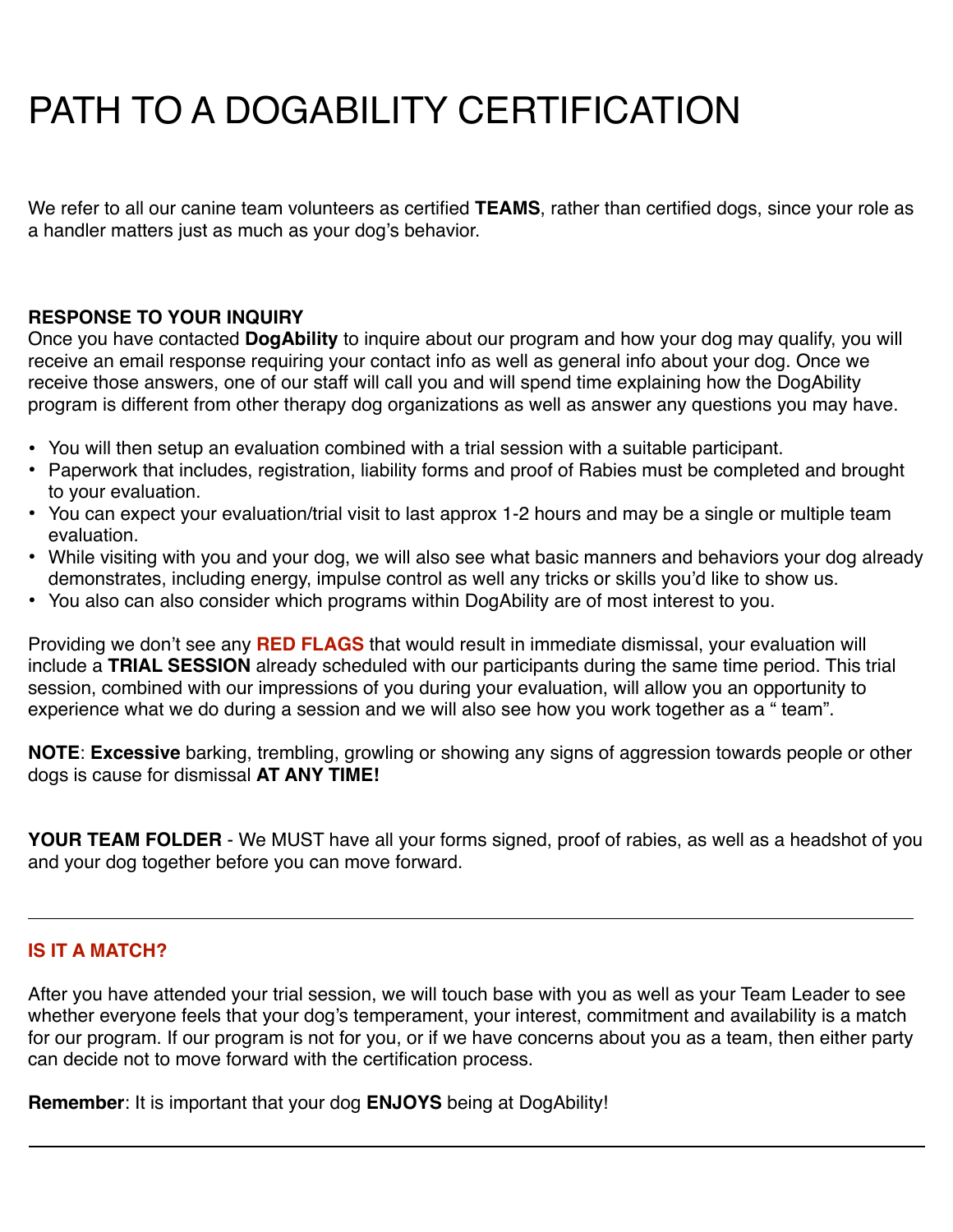# **MOVING FORWARD**

#### **Handlers Pay 2 Fees: \$150 for continuous training + \$30 insurance - both good for 1 year**

Once you have paid your New Team fees, you will be invited to attend a detailed Zoom Meeting orientation covering all the technical parts of our session scheduling system, rules and procedures, as well as the importance of communicating by text or email within 24 hrs of a text or email we send that requires an immediate response (as with a cancellation of a session or if we need another team right away)

During the **zoom orientation,** you will learn how to enter our **Log In** area of our website (unavailable to the public) where you can view our live session calendar and choose the session dates/times that work best with your personal schedule. Sessions are usually held 6 days a week between 10am-6pm which makes it easy to choose a day and time. Every team is expected to attend 2 sessions per month. (some exceptions)

You will also understand the necessity for strict arrivals, last minute cancellation consequences as well as how our team training program works.

Once you receive your **Log-In ID & PW** you will have access to our session calendar as well as our handler support info and where you can also order your customized **DogAbility T-shirt.** 

#### **TRAINING BEGINS**

Once you have attended the **Zoom Orientation** meeting, you are ready to attend Team Training classes. Team Training classes are held at DogAbility as well as in public locations where you can put your "manners and control" efforts to practical use while also attracting new handlers and dogs to our program.

# **TEAM TYPES**

# **THERE ARE 3 TYPES OF DOGABILITY TEAMS**

# **ACTIVITY TEAMS ~ COMFORT TEAMS ~ FEAR OF DOGS TEAMS**

We do not subject everyone to a **PASS/FAIL OBEDIENCE TEST** in order to be one of our **CERTIFIED TEAMS.** Instead, we have you and your dog observed during training as well as during sessions with our participants. Providing your dog is under control at all times and that you as a team begin to demonstrate qualities we look for, we identify you as an **ACTIVITY, COMFORT or a FEAR OF DOGS TEAM.** 

During team training sessions, you and your dog will be introduced to the many activities we offer during a session with our participants. These activities include obstacle play, tricks, games, wagon rides, canine care education, Scout merit badge requirements, working with Seniors, those with and without Special Needs as well as with those debilitated by their Fear of Dogs.

While moving through the training process, you will be **REQUIRED** to attend periodic Zoom Meetings on various topics and issues meant to educate and support you during sessions at DogAbility. It's a great way to welcome new teams and to discuss any glitches or issues that are brought to our attention.